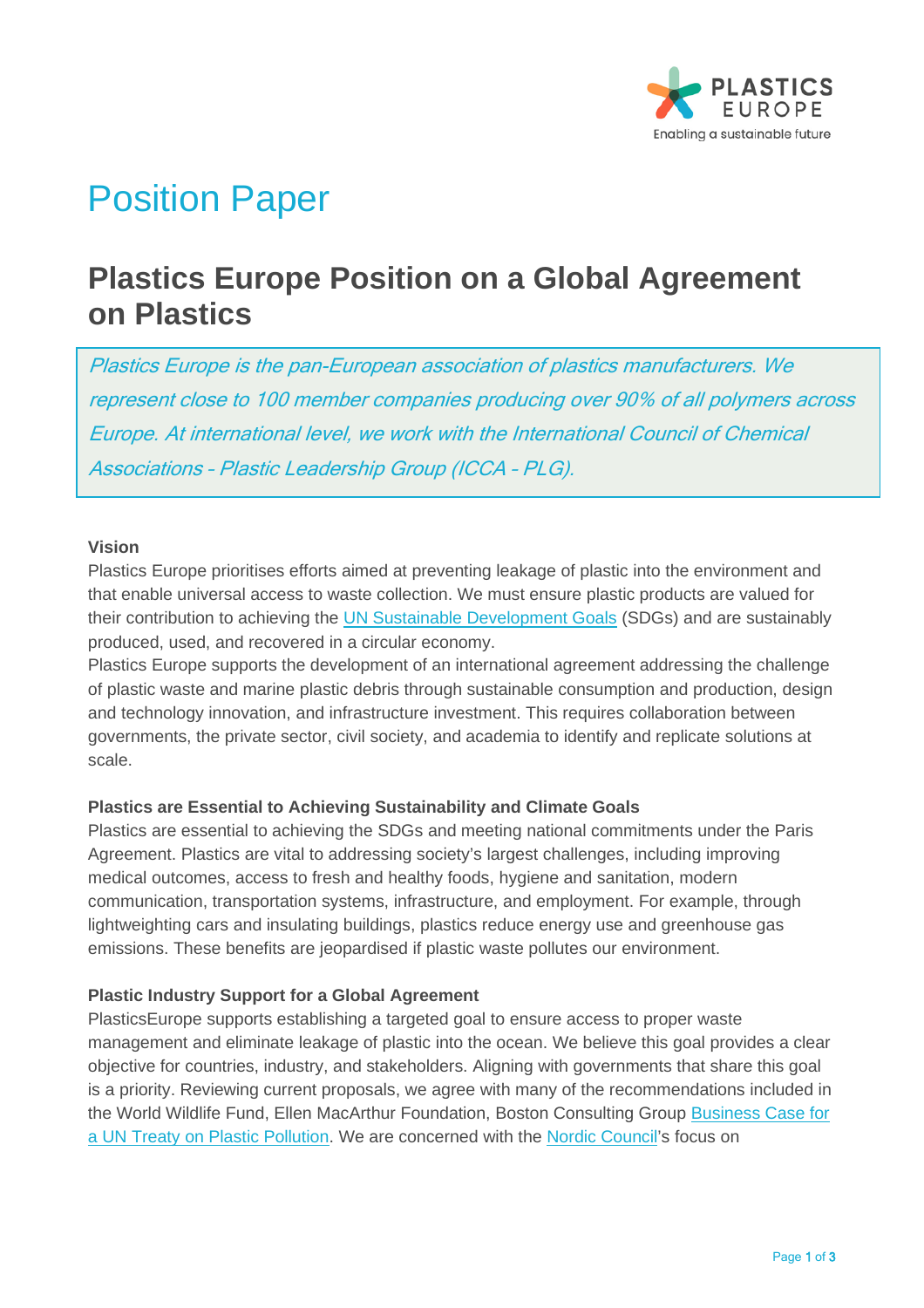

international sustainability criteria, which could lead to restrictions on the production of these sustainable materials.

We support a resolution at the 5th meeting of the United Nations Environment Assembly (February 2022) beginning negotiation of a global agreement on plastics with the following key parameters.

Our Vision for a Global Framework:

- *Governments Commit to Eliminate Leakage:* Adopt the G20's 2050 Osaka Blue Ocean Vision
- *Establish National Action Plans*: Allow countries flexibility to develop regionally appropriate plans to eliminate plastic waste leakage based on local circumstances and supported by enabling policies
- *Harmonised Definitions & Reporting*: Develop, with industry input, globally harmonised definitions and reporting metrics on plastics and plastic waste, using validated and harmonised methodologies
- *Guidance to Improve Product Design*: Develop global guidance, with industry input, on product design, recycled content, and resources efficiency optimization
- *Waste Management Capacity Building*: Ensure access and improve waste management capacity
- *Technology Deployment*: Support chemical recycling technology, complementing mechanical recycling, to increase circularity of plastics
- *Achieve Climate Goals*: Support life cycle analysis to evaluate impacts of plastics and alternatives

Countries Need Domestic Flexibility to Achieve Global Goals:

- *Global Plastics Regulations*: Efforts to regulate plastics globally through the development of regulatory standards, product-specific obligations, or creation of international sustainability criteria undermine our vision of eliminating plastic waste. Flexibility is important for countries to adapt their regulatory framework and prevent adverse environmental, health, and socioeconomic impacts
- *Production Limits*: Globally mandated controls should not be imposed on production and consumption of plastics or plastic products. Impacts of proposed measures must be assessed to reduce regrettable substitutions.

As member states move forward with the development of a new global agreement, engaging business, industry associations, and other stakeholders to identify and then implement regionally appropriate measures is critical to achieving the goal of eliminating leakage of plastic into the environment